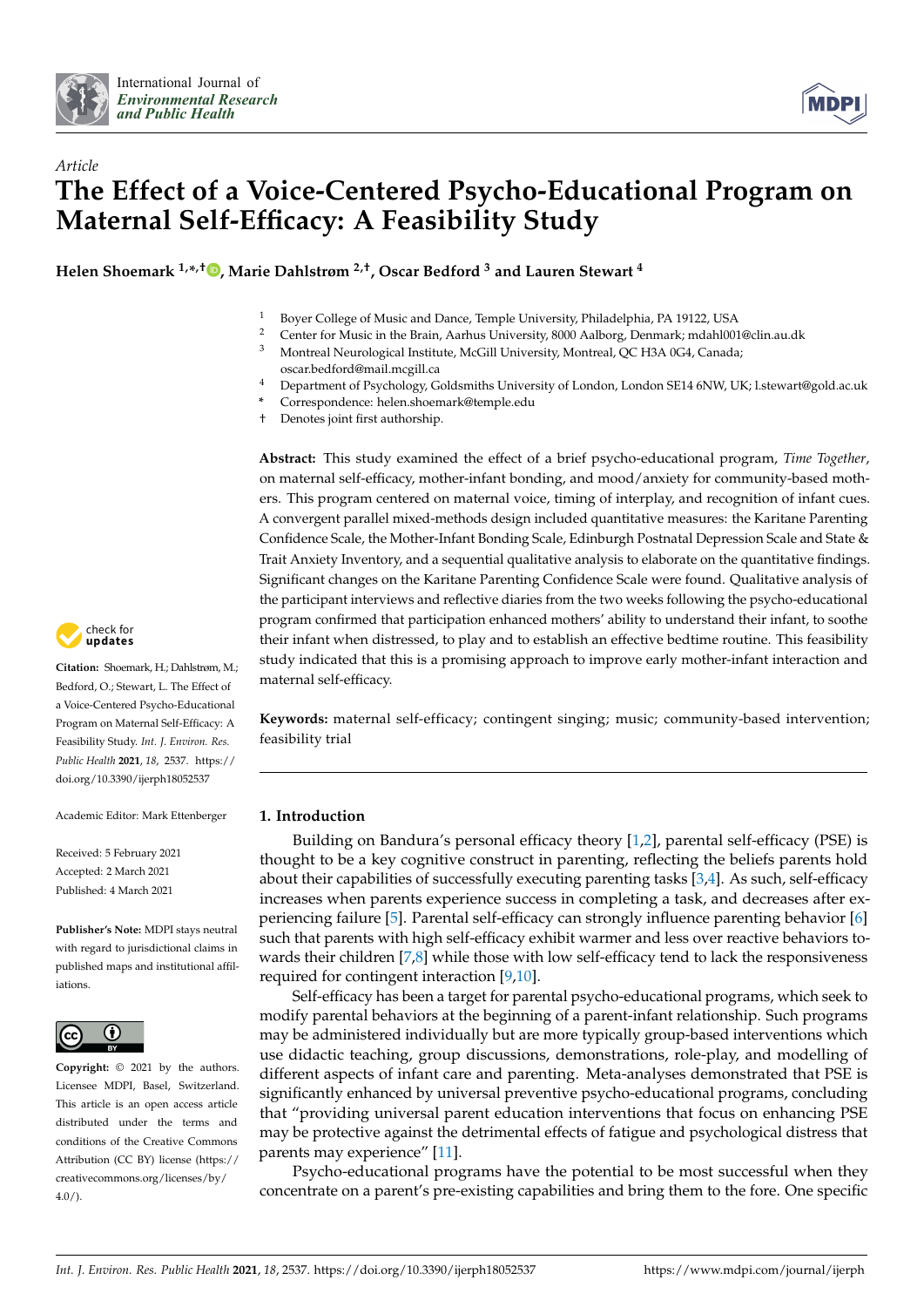capability that is universally present, and highly salient for the newborn, is a parent's use of voice. It is well known that infants show strong preference for infant-directed speech, which is characterized by its musical features [\[12\]](#page-7-7). When caregivers talk to infants, they often modify their speaking voice, by widening their pitch range, altering timbre and adjusting content such as repeating appealing words to attract infant attention [\[13\]](#page-7-8). These alterations in the adult voice, are thought to convey positive affect [\[14\]](#page-7-9) and elicit increased responsiveness from the infant [\[14,](#page-7-9)[15\]](#page-7-10), critical for infant neurodevelopment and language learning [\[16\]](#page-7-11). These features have been strategically applied to promote contingency in parent-infant interactions and infant neurodevelopment—often in explicitly therapeutic contexts [\[17\]](#page-7-12). When this is implemented as an intentional treatment protocol, it is described as Contingent Singing [\[18\]](#page-7-13). In Contingent Singing, specific musical attributes such as melody, register, dynamics, tempo, timbre, attack and silence are consciously manipulated by the music therapist to provide a balance between stimulation and support, contingent on the needs of the infant [\[17](#page-7-12)[,18\]](#page-7-13). Moreover, the infant's vocal, facial and gestural communications must be appropriately interpreted by the adult in order to maintain reciprocity in the interaction. Thus, Contingent Singing is the explicit construction of interplay in which the music therapist purposefully emulates the infant's expressive capabilities of gesture, posture facial expression and evolving vocal capacity, to validate and encourage the infant's earliest interactive capabilities. The positive effects of Contingent Singing have been assessed in the Neonatal Intensive Care Unit (NICU) setting by Malloch et al., who demonstrated that a music therapist implementing this method could facilitate the neuropsychological development of hospitalized newborn infants, as compared to a control group receiving standard care [\[19\]](#page-7-14).

Contingent Singing has been translated into a parent psycho-educational protocol called '*Time Together*' [\[20\]](#page-7-15). In *Time Together* the therapist validates and expands the existing expressive and receptive communicative capacities of new parents. It is designed to help mothers reflect upon infant and caregiver behaviors through a discussion of how the voice can create, support and modulate interplay with their infant. In particular, the content of the *Time Together* program includes consideration for the role that the maternal voice can play in mutual regulation within the mother-infant dyad, and encourages mothers to become aware of their infant's cues for interaction in order to create and maintain an optimal range of interaction with their infant. Moreover, vocal interplay and singing provide a context in which mothers become aware of their own capabilities. In a qualitative feasibility trial of the *Time Together* program [\[20\]](#page-7-15), mothers in a NICU reported feeling more equipped to interpret their infant's cues and use their own voice to influence their infant's state or interaction following the program.

Although *Time Together* was initially developed for clinical contexts, primarily families in the NICU, the utility of this program for families in the community has yet to be explored. The development of services to support those at risk, or with less dramatic needs may serve as a preventative strategy to sustain or build capacity in parents. Specifically, new mothers often report depressive symptoms [\[21\]](#page-7-16), anxiety [\[22\]](#page-7-17) and feelings of low parental self-efficacy [\[10\]](#page-7-5) in the perinatal period, all of which are potentially detrimental for child-rearing. The present study therefore investigated whether *Time Together* could influence parental self-efficacy, infant-bonding and parental mood/anxiety.

## **2. Materials and Methods**

## *2.1. Design and participants*

The present study implemented a convergent parallel mixed-methods design, collecting quantitative data from twenty-two mothers between 25–43 years of age (*M* = 34.8, *SD* = 4.3) and their infants between 2 and 14 weeks of age (*M* = 9.6, *SD* = 2.5), both before and after participation in *Time Together*. The participants were recruited across two periods of one week each through Millfields Children's Centre and a parent-infant event in East London (see Table [1\)](#page-2-0). Parents were given a flyer and self-selected into the study by con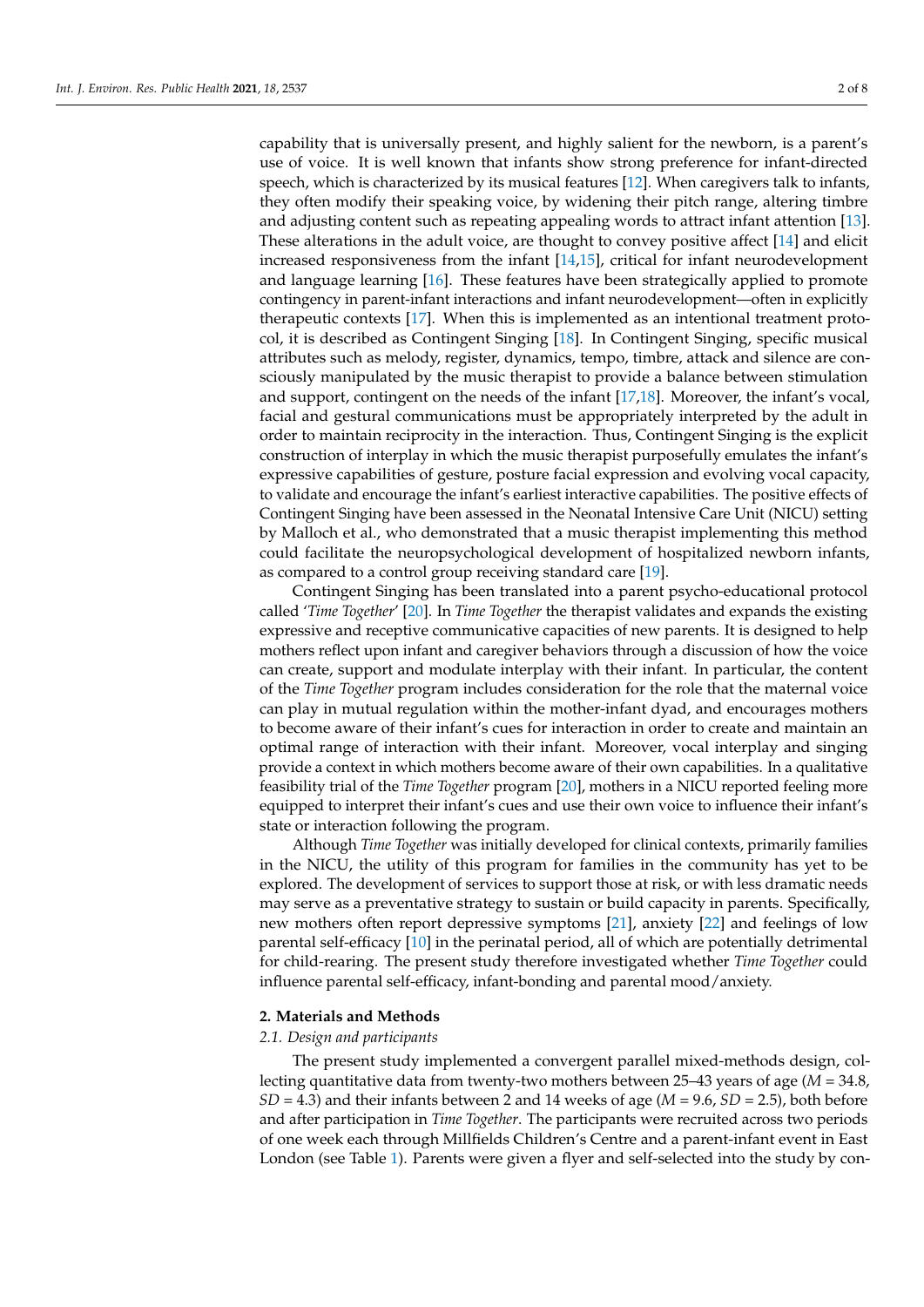tacting the research team. The study received ethical approval from Goldsmiths Dept of Psychology Research Ethics Committee (PS220216MDS).

<span id="page-2-0"></span>**Table 1.** Baseline demographics.

| Mother's Age (Years), Mean $\pm$ SD. |                         | $34.8 \pm 4.3$ |
|--------------------------------------|-------------------------|----------------|
| Baby's Age (Weeks), Mean $\pm$ SD    |                         | $9.6 \pm 2.5$  |
|                                      | Employed                | $11(61\%)$     |
| <b>Status</b>                        | Unemployed              | 7(39%)         |
|                                      | Studying                | $\Omega$       |
| Education                            | No formal qualification | 0              |
|                                      | GCSE/A level            | $2(11\%)$      |
|                                      | Undergraduate           | $9(50\%)$      |
|                                      | Postgraduate            | 7(39%)         |
| First time parenting                 |                         | $16(89\%)$     |
| Attend baby class/es                 |                         | $9(50\%)$      |

# *2.2. Materials*

Four validated self-report questionnaires were used. The Karitane Parenting Confidence Scale [\[23\]](#page-7-18) measured perceived parent self-efficacy as the primary outcome. The Mother-Infant Bonding Scale (MIBS) [\[24\]](#page-7-19) was used to assess the participants' feelings towards their baby. The Edinburgh Postnatal Depression Scale (EPDS) [\[25\]](#page-7-20) and State & Trait Anxiety Inventory (STAI) [\[26\]](#page-7-21) were used to consider the anxiety and depression status of participants. The data analysis was undertaken sequentially, to allow the quantitative analysis to guide the deductive content analysis [\[27\]](#page-7-22). In vivo coding was used to explore participant's reports to identify what they valued and experienced in the *Time Together* program.

## *2.3. Procedure*

The *Time Together* program, lasting 90 min, was administered to groups of participants comprising 3–5 mother-infant dyads. The practitioner did not delve into a therapeutic process with the parent but promoted self-efficacy by gently inquiring about what the parent has noticed, experienced, or actually done, and used the parent's existing capacity as the starting point for discussion about what else they could do. The information was designed to (a) help parents to interpret their infant's gestural, postural, facial and vocal behaviors as demonstrations of the infant's availability for interplay, and (b) promote awareness of how to use their expressive capacities in response to their infant's behaviors, and (c) promote the parent's awareness and a value for their capacity to respond to their infant's cues in supportive and interactive ways. The expected outcome was the promotion of parental self-efficacy in dyadic interaction The program was administered by a qualified music therapist who was suitably skilled in the *Time Together* program which required skillful support, tailored information about parental and infant expressive behaviors, acceptance for the current status of what each participant knew, understood and could do (see Shoemark, 2018 for detailed description and sample).

Participants completed the four questionnaires at two time points: immediately before and then two weeks after the *Time Together* program, when they also participated in a semi-structured follow-up interview. Each participant was also provided with a daily diary in which to reflect upon how they were using knowledge gained from the program in their everyday interactions with their infants.

## **3. Results**

Eighteen mothers and infants had a mean age of 34.8 years and 9.6 weeks respectively. The majority of mothers had completed undergraduate education and were first-time parents (89%), and the majority were currently employed (61%). Four participants were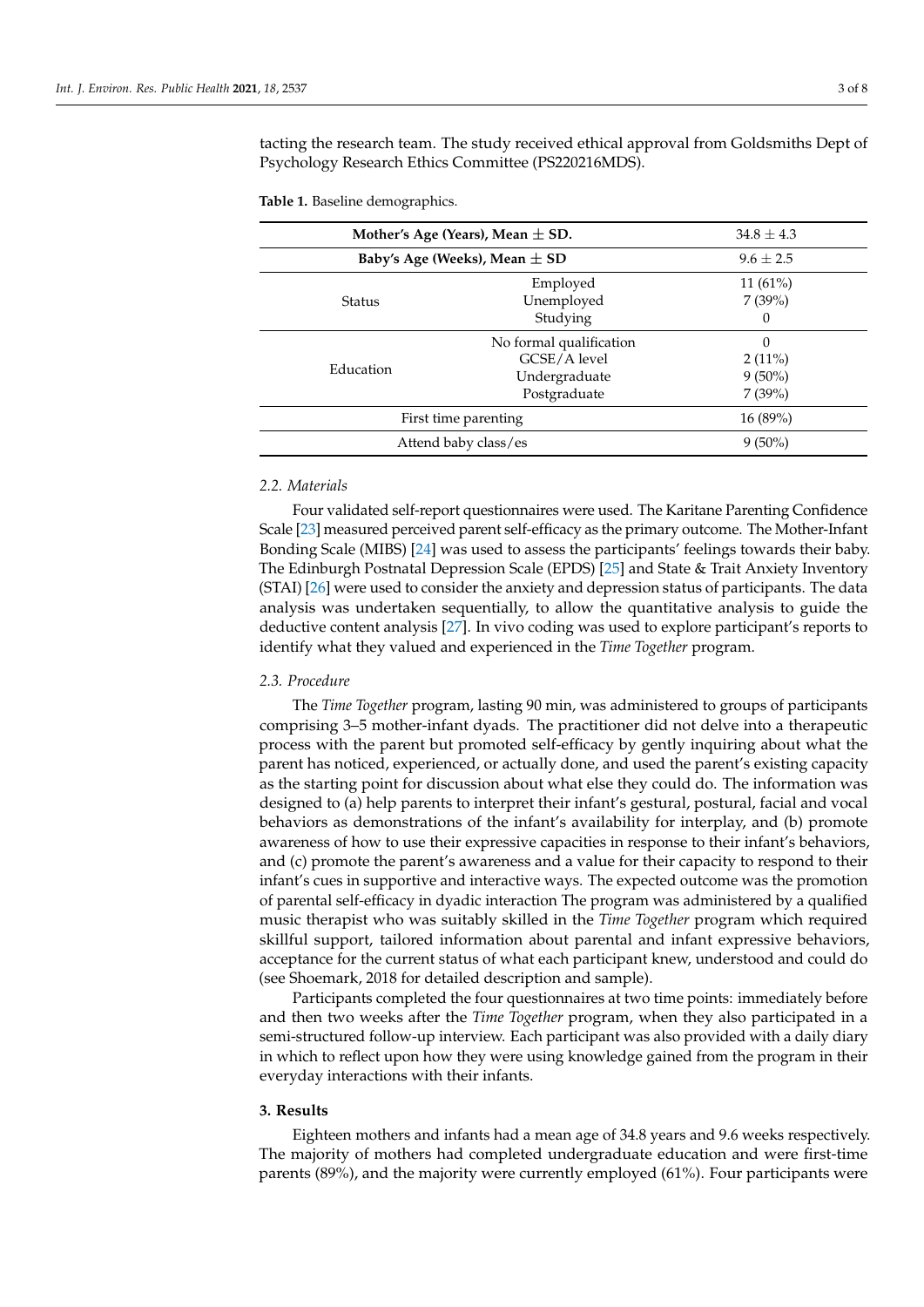unable to complete the post-program questionnaires and were therefore excluded from the quantitative analysis.

Overall the assumptions of internal consistency were not violated in the majority of administered scales, besides the MIBS which displayed low internal consistency ( $\alpha$  = 0.45, post-program). A Shapiro–Wilks test indicated a normal distribution of the data for the STAI and KPCS, and a non-normal distribution for the EPDS and MIBS, warranting the use of non-parametric statistics for these tests. Full baseline data of descriptive statistics are provided in Table [1.](#page-2-0)

#### *3.1. Quantitative Outcomes*

Data was analyzed using Excel's 'Real Statistics' package at group level. One-tailed *t*-tests were performed on the normally distributed scales, while one-tailed Wilcoxon signed rank tests were performed on the scales for which assumptions of normality were not met. Table [2](#page-3-0) shows pre and post scores for the four measures of interest: EPDS, STAI, MIBS, KPCS. Results were significant for the KPCS  $(Z(18) = -1.078)$ ,  $p = 0.004$ .

<span id="page-3-0"></span>**Table 2.** Pre-post comparison for measures of interest.

| Scheme      | Mean Rank (pre) | Mean Rank (post) | Statistic    | <i>p</i> -Value |
|-------------|-----------------|------------------|--------------|-----------------|
| <b>EPDS</b> | 8.85            | 7.92             | $Z = -1.07$  | >0.05           |
| <b>STAI</b> | 6.69            | 7.50             | $Z = -0.56$  | >0.05           |
| <b>MIBS</b> | 4.67            |                  | $Z = -1.51$  | >0.05           |
| <b>KPCS</b> | 4.33            | 9.46             | $Z = -2.8$ . | < 0.004         |

One-tailed *t*-tests and Wilcoxon signed rank tests for pre-post measure comparisons.

## *3.2. Qualitative Findings*

As there was a significant effect for the KPCS (see Appendix [A\)](#page-6-4), the KPCS items were used as the categories for the deductive content analysis to give greater insight into participants' experiences. Within these categories, participants' comments from transcribed interviews and their daily journals were organized in themes. The participants' comments were concentrated within the KPCS categories 2–7, and 13.

Seventeen participants indicated new capacity under KPCS 5: "I understand what my baby is trying to tell me". Within this category, the themes were as follows:

(a) a clearer understanding of the experience for their baby—Eight participants specified they understood when "it's too much" for their baby. Five participants suggested they were "more in tune with" their baby. Four participants noted they understood their baby more, with Participant 11 simply stating, "We understand each other better."

(b) The notion of timing was reported. Two participants specified they now know their baby's early cues of distress, and four noted that they now realize their baby takes time to react to something new. Participant 8 realized that, "If I did something, and he didn't do anything, I thought "that's ok then, he's fine with it", but I realize now it's more like he was still taking it in, he wasn't sure yet" and at the other threshold when it's "too much", Participant 22 commented that it was valuable, "knowing when she is turning away, actually she is tired and she doesn't need stimulation." A distinction that "I understand him/her differently now" was made by a four participants, and Participant 12 reported, "My eyes are more open for what I'm doing, I'm noting more things at the moment, I can tell that I understand my baby a little bit more."

Further responses were grouped around the participants' capacity to soothe and respond to their infant's distress (KPCS 2: I can soothe my baby; KPCS 4: I know what to do when my baby cries; KPCS 6: I can soothe my baby when she is distressed). Participant 6 commented, "I am now able to diffuse most crying bouts by launching into song!". Eight participants reported they had been singing songs to successfully soothe their baby, but also using other vocalizations such as the small chant ("sh-sh-sh"), and consciously using the reassuring high-to-low intonation. Participant 15 noted that "sort of really going from high to low when she was distressed seemed to really calm her down . . . so that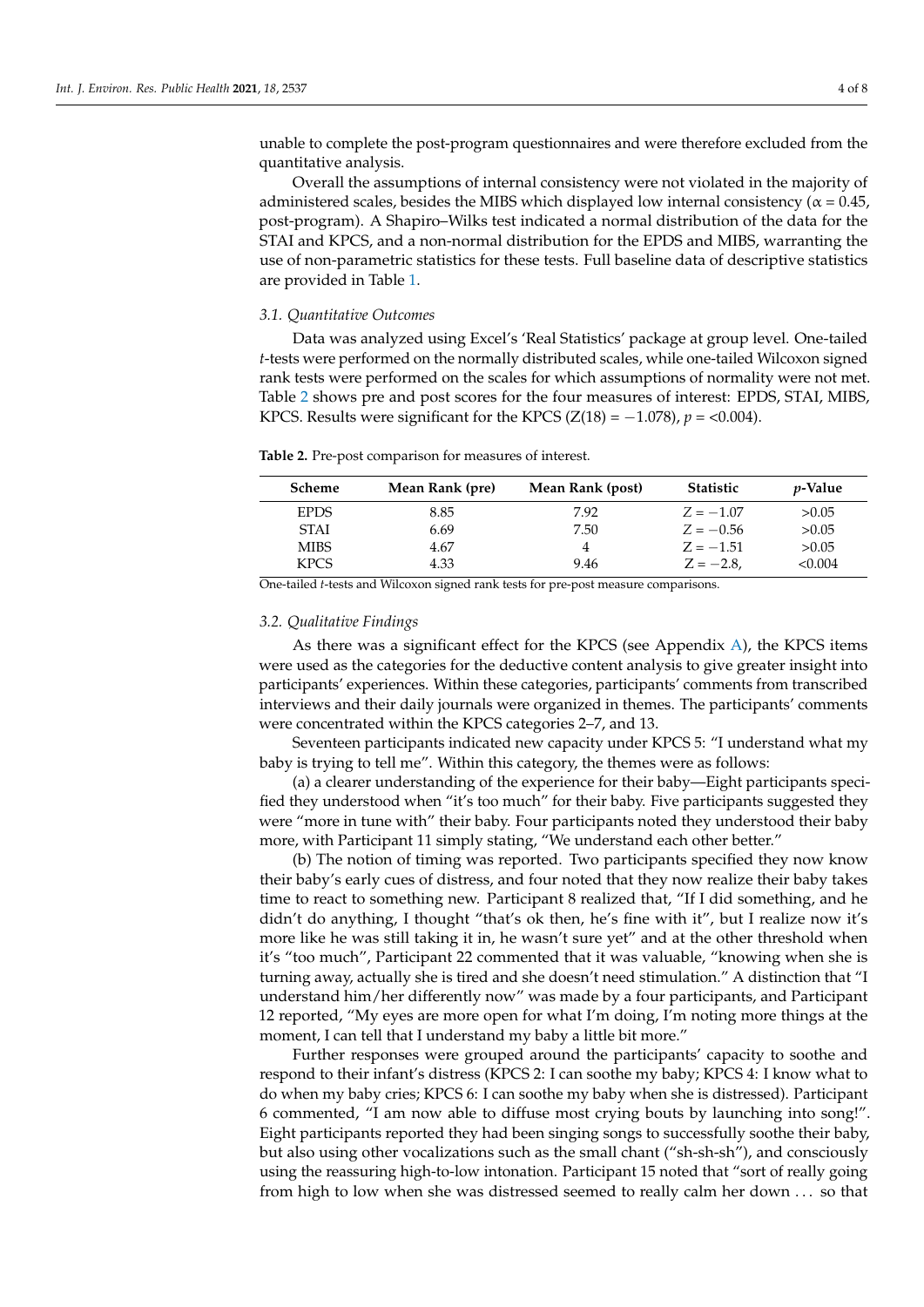was really good". She and her partner had begun to sing at stressful times such as getting the baby to sleep or at bath time, thereby creating a reliable strategy. Participants used the diaries to report songs they had tested and confirmed as successful. Four participants reported effective use of chant (using their voice to chant little repeated sounds), a specific item from the program. Participant 6 reported she was now able to use her voice in a manner provided by the program to diffuse a previously stressful situation:

"There was always trigger moments, that he gets upset, like putting on his snowsuit. He got upset every single time and we'd leave the house in tears, and the neighbors would be looking out the windows at the woman with her baby crying again, and it always seemed like the baby was constantly crying. So I started singing to him when I put him in the snowsuit and that diffused it. It's diffusing isn't it . . . It kind of diffused the moment, and he'd start smiling so we'd leave the house not in tears, which was good."

A further cluster of responses were coded under KPCS 3, "I am confident about helping my baby to establish a good sleep routine". Participant 20 explained, "In bedtime I now use my voice to over-ride her cries and to let her know that it is ok to relax while using a similar mantra and remaining calm and soothing". Six participants explained that singing had quickly become part of a new ritual for putting their babies to sleep. Participant 12 said, "Straight away after the session I started singing to him, and now this is a part of my new routine. I use this to soothe him to sleep, and we have a ritual now, after you feed, I sing for him and soothe him, and he falls asleep because I sing." Participant 16 revealed, "I feel I have gotten better at putting her to bed, calmly and gently and with singing, so that she stays calm and happy and soothes herself to sleep."

For KPCS 7 (I am confident about playing with my baby), participants reported they began to take the time to notice what their baby enjoys, and commented that their babies "love" their singing and talking. They describe their play-time as having "real conversations", and Participant 8 smiled, "He already seems to be reacting well to this smiling every time I sing a new part of a song he's heard a few times."

The final cluster of responses was for KPCS 13 "I feel I am doing a good job as a mother", participants demonstrated both new-found assurance and re-assurance in their capabilities. Five participants noted increased confidence as the primary message from the program, with Participant 9 noting, "I'm a lot more relaxed and less worried about whether I'm doing the right thing." Three participants felt more able to help their baby. Another four participants felt more connected, and Participant 21 commented "just the fact that I know he is responding to me, makes me feel I'm increasing my sense of well-being, 'cause I feel like I am doing a good job".

Participants were also asked about their experience of the program and if they felt it had influenced their relationship with their baby. The strongest messages from the program content were new realizations about the time it takes for a baby to "process what you're saying" (13 participants), and the idea that babies can look away when they're over-stimulated (8 participants). The strongest new realizations about their own capability after the program were that they could sing to soothe or settle their baby (14 participants), and after the program they were more confident in reading cues (6 participants). When asked how Time together had influenced their behavior with their baby, eleven participants reported that they felt more connected to their baby. Participant 10 noted, "I'd say, I connect with her on a deeper level much more often", arising from an earlier comment that she was now much more aware of the heightened moments of attunement that have been referred to as 'Moments of Meeting' [\[28\]](#page-7-23). Six participants noted that "It feels like we're *really* communicating", and a further four felt more confident in their interpretation of their baby's efforts to communicate. Three participants did note that they were singing more but they felt this was aligned with their baby's natural development anyway.

## **4. Discussion**

The aim of the present study was to evaluate the impact of *Time Together* on measures of self-efficacy (KPCS), infant bonding (MIBS), depression (EPDS), and anxiety (STAI) in new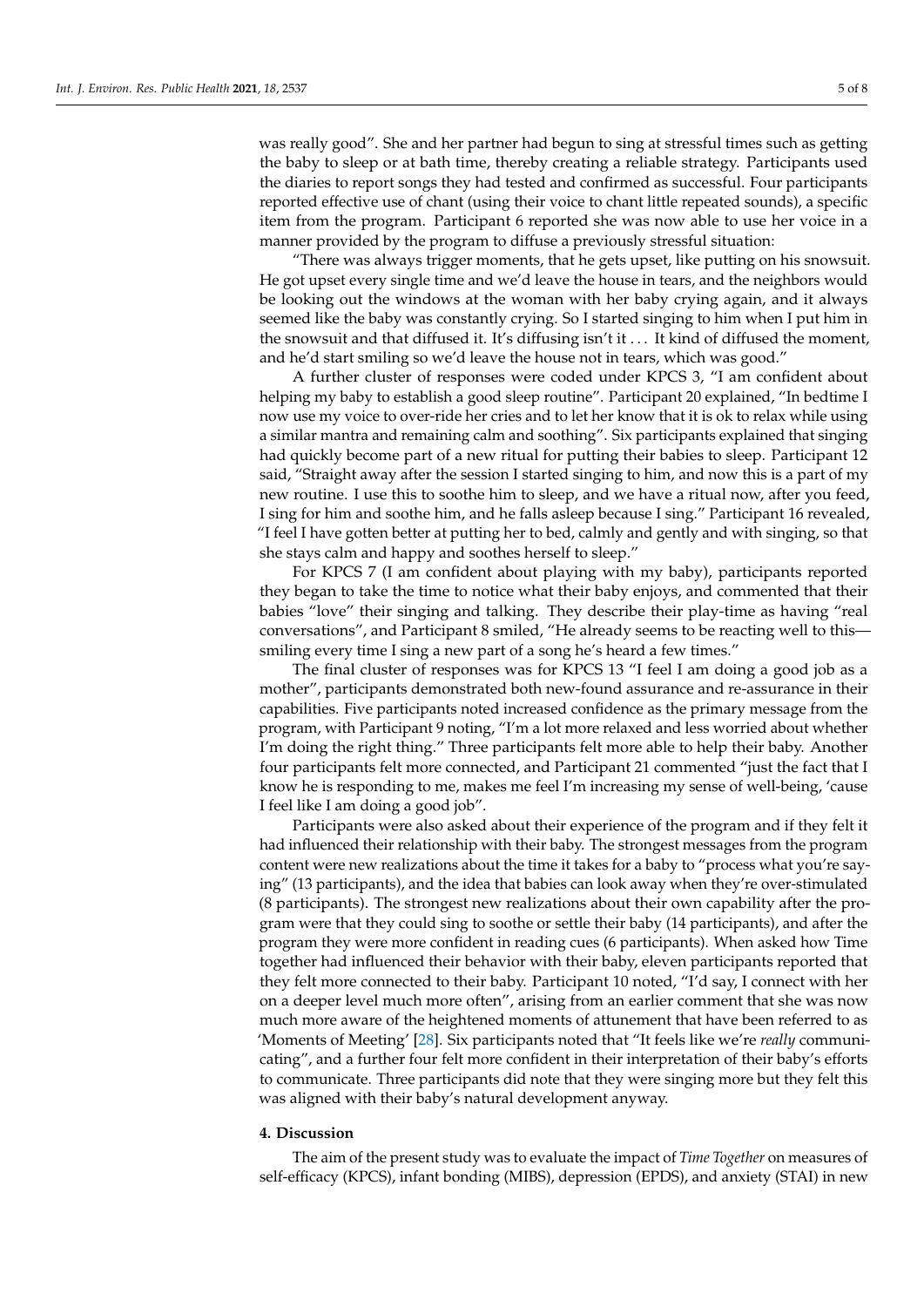mothers in a community setting. Originally developed for clinical settings, *Time Together* aims to help parents reflect upon infant and caregiver behaviors through a discussion of how the ways in which they use their voice can create, support and modulate interplay with their baby. The program's specific objectives were to provide mothers with tools to strategically achieve caregiver goals via the use of the voice.

Significant improvement was seen at the group level for maternal self-efficacy (KPCS), with a large effect size  $(0.69)$ , which is notable in the context of such a brief psychoeducational program (90-min single session). Indeed, a meta-analysis carried out by Bakermans-Kranenburg and colleagues [\[29\]](#page-7-24) reported that psycho-educational programs with few sessions produced the most effective outcomes when aimed at parental sensitivity and behavior. The increase in parental confidence is consistent with previous literature showing a particular benefit for promoting maternal-self-efficacy when mother-infant psycho-educational programs are delivered early in the infant's life [\[29\]](#page-7-24). In particular, programs targeted at infants between 0–2 years of age have proven to be effective by providing at-risk parents with educational tools to facilitate sensitive and responsive behavior [\[30\]](#page-7-25). Moreover, confidence in parenting has been linked to stimulating caretaking [\[31\]](#page-7-26), sensitivity, warmth [\[14\]](#page-7-9) and responsiveness [\[32\]](#page-7-27), all of which are essential for optimal infant development [\[33\]](#page-7-28)

The other three measures did not change, due to floor effects resulting from low levels at baseline of depression and anxiety and an absence of issues relating to mother-infant bonding in this particular community sample. It remains an open question whether the *Time Together* program would yield improvements on these measures in at-risk groups where baseline measures are more likely to be in the clinical or sub-clinical range.

The deductive content analysis elicited themes which further emphasize the shift in participants' confidence in reading and responding to their baby's cues. As a brief program, *Time Together* did stimulate participants' confidence in both understanding and responding to their baby's cues. As a fundamental part of parenting confidence, noticing and interpreting their infant's cues is a lynchpin to sensitive interaction. Participants described increased confidence, feeling less stressed and more connected to their baby. This provides a promising alignment with Spinelli's findings [\[15\]](#page-7-10) that interventions focused on parental vocabulary and sensitive responsiveness may serve to enhance parental communicative and caregiving competencies.

The program provided an acceptable and practical experience from which the participants reported that the strongest messages were a new understanding of their baby's behaviors, and a new sense of their own capacity to purposefully respond to their baby with their voice. The participants' statements of confidence in responding, enticing and soothing their baby are indicative perhaps of Spinelli's notion of empathy [\[15\]](#page-7-10). While their awareness of how useful their own vocal, facial and gestural communication could be for their baby is supported by Golinkoff's finding [\[32\]](#page-7-27) that attuned infant directed speech fosters communicative skills.

While this small-scale trial provides promising results, further research is needed to test the effect of the program for a wider caregiver groups, including fathers, and other significant people in the baby's life. As the program relies on the therapist to tailor the program during implementation, program fidelity trials are needed before larger scale research is warranted. Implications for practice remain more evident for infants who are likely to experience altered opportunities for interaction with attuned adults either through health or social risk in the infant or parent.

# **5. Conclusions**

The contribution of the *Time Together* program is that a one-time 90 min session can provide encouraging results in the key area of maternal self-efficacy. The program makes no attempt to seek out and deconstruct traits but rather remains pivotally focused on the existing capacities of parent, and supporting them to imagine their own do-able actions. This feasibility study demonstrated that a brief voice-centered psycho-educational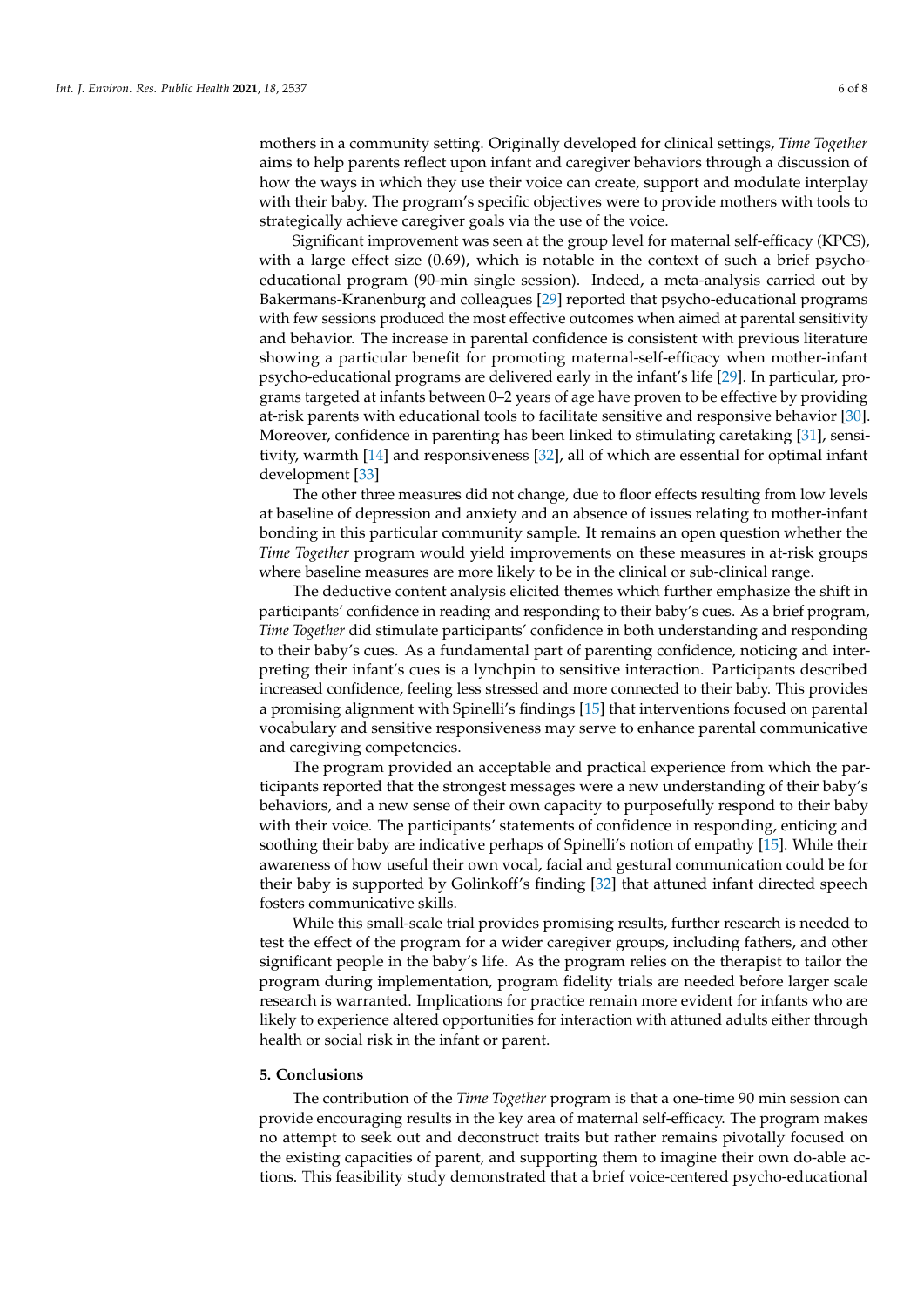program that emphasizes the pre-existing communicative capacities of new mothers, provides promising outcomes for improved maternal self-efficacy as a key component of early parenting.

**Author Contributions:** Conceptualization, L.S. and H.S.; methodology, M.D. and L.S.; formal analysis, M.D. and O.B.; data collection, H.S. and M.D.; data curation, M.D. and O.B.; writing—original draft preparation, M.D., H.S.; writing—review and editing, L.S., M.D. and H.S.; supervision, L.S.; project administration, L.S. and H.S.; funding acquisition, H.S. All authors have read and agreed to the published version of the manuscript.

**Funding:** This research was supported by a Temple University Internationalization Grant, 2016.

**Institutional Review Board Statement:** The study was conducted according to the guidelines of the Declaration of Helsinki, and approved by Goldsmiths, University of London's Research Ethics Committee 22 February 2016.

**Informed Consent Statement:** Written informed consent was obtained from all subjects involved in the study.

**Data Availability Statement:** Data available on request due to restrictions e.g., privacy or ethical. The data presented in this study are available on request from the corresponding author. The data are not publicly available due to privacy.

**Acknowledgments:** Our thanks to Fiona Brien for her contribution to data collection, and Millfields Children's Centre, in particular Terry Sullivan and Fiona Sigmund for allowing us to use their venue for program delivery and data collection.

**Conflicts of Interest:** The authors declare no conflict of interest. The funders had no role in the design of the study; in the collection, analyses, or interpretation of data; in the writing of the manuscript, or in the decision to publish the results.

# <span id="page-6-4"></span>**Appendix A**

Concepts of self-efficacy<sup>23</sup> (Črnčec, Barnett, and Matthey, 2008)

- 1. I am confident about feeding my baby
- 2. I can settle my baby
- 3. I am confident about helping my baby to establish a good sleep routine
- 4. I know what to do when my baby cries
- 5. I understand what my baby is trying to tell me
- 6. I can soothe my baby when he / she is distressed
- 7. I am confident about playing with my baby
- 8. If my baby has a common cold or slight fever, I am confident about handling this
- 9. I feel sure that my partner will be there for me when I need support
- 10. I am confident that my baby is doing well
- 11. I can make decisions about the care of my baby
- 12. Being a mother / father is very baby stressful for me
- 13. I feel I am doing a good job as mother / father
- 14. Other people think I am doing a good job as a mother / father
- 15. I feel sure that people will be there for me when I need support

# **References**

- <span id="page-6-0"></span>1. Bandura, A. Self-efficacy mechanism in human agency. *Am. Psychol.* **1982**, *37*, 122–147. [\[CrossRef\]](http://doi.org/10.1037/0003-066X.37.2.122)
- <span id="page-6-1"></span>2. Bandura, A. *Self-Efficacy: The Exercise of Control*; Freeman: New York, NY, USA, 1997.
- <span id="page-6-2"></span>3. Jones, T.L.; Prinz, R.J. Potential roles of parental self-efficacy in parent and child adjustment: A review. *Clin. Psychol. Rev.* **2005**, *25*, 341–363. [\[CrossRef\]](http://doi.org/10.1016/j.cpr.2004.12.004) [\[PubMed\]](http://www.ncbi.nlm.nih.gov/pubmed/15792853)
- <span id="page-6-3"></span>4. Albanese, A.M.; Russo, G.R.; Geller, P.A. The role of parental self-efficacy in parent and child well-being: A systematic review of associated outcomes. *Child Care, Heal. Dev.* **2019**, *45*, 333–363. [\[CrossRef\]](http://doi.org/10.1111/cch.12661) [\[PubMed\]](http://www.ncbi.nlm.nih.gov/pubmed/30870584)